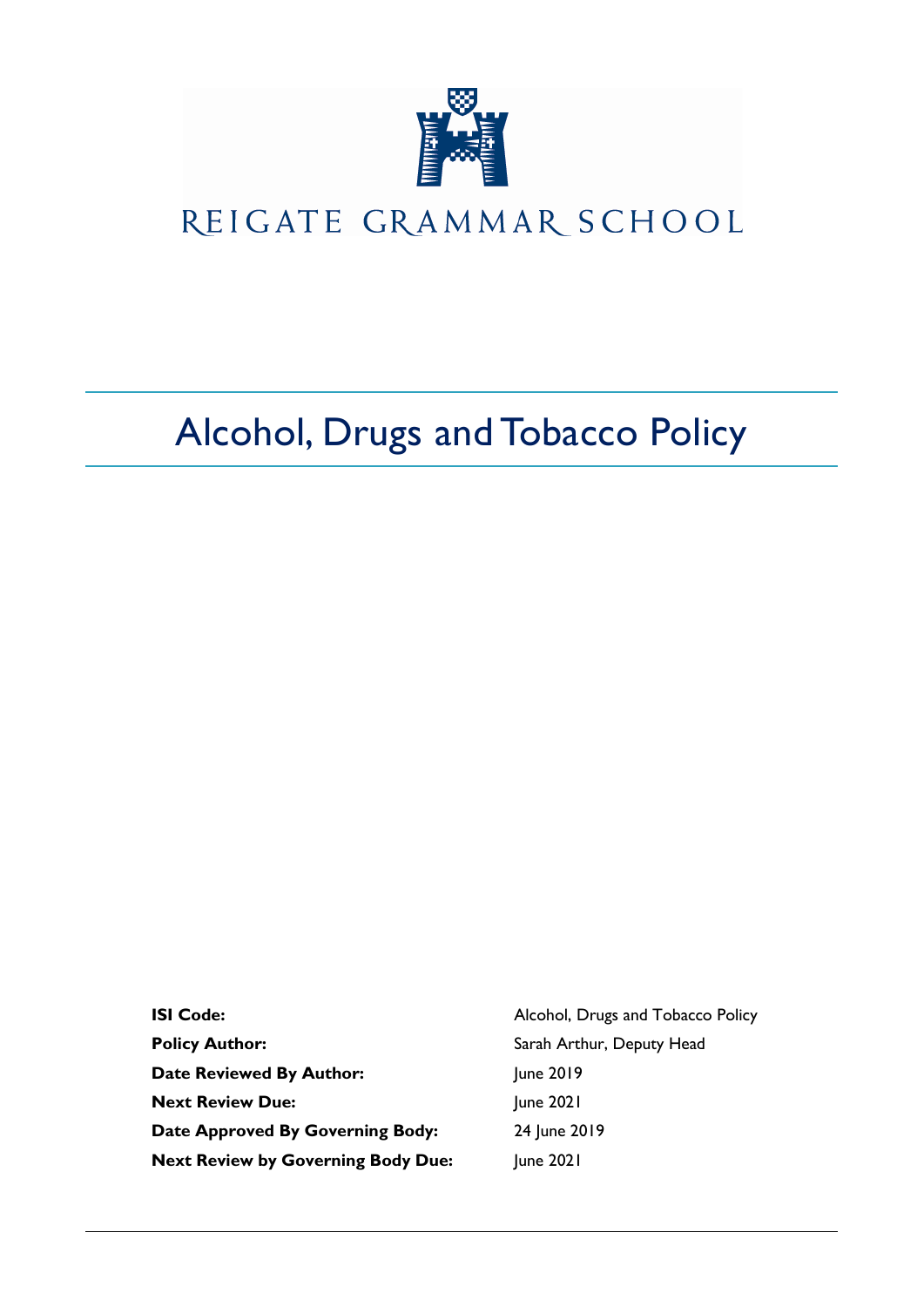# **Introduction**

Drug and alcohol use and misuse have become increasingly common in society, and the pressure on pupils to be involved is now substantial. As part of our responsibility to the pupils and to society, the school recognises the need to:

- prepare and equip pupils for life in an alcohol and drug-using society;
- deal with a broad range of alcohol and drug related situations and incidents which may occur in the life of our pupils and others involved in the life of the school;
- teach pupils how to use legal drugs such as alcohol responsibly.

The aim of this policy is to outline the school's approach to all drugs, namely:

- controlled (illegal) drugs;
- legal drugs, including alcohol, tobacco, over-the-counter and prescription drugs.

#### 1. Controlled drugs

The school's policy is that Reigate Grammar School should be free from controlled drugs. We believe that involvement with controlled drugs is always wrong for the following reasons:

- It is illegal. Young people involved with illegal drugs run the risk of obtaining a criminal conviction which will affect employment prospects throughout their lives;
- Drugs have harmful physical side-effects. Some of these are unpredictable and fairly immediate and account for a number of premature deaths amongst young people each year; all are now associated with longer term health problems;
- A small number of young people quickly develop some form of dependency on drugs;
- Involvement in drug culture tends to draw young people away from more worthwhile activities and often results in a falling away of academic performance;
- Involvement with controlled drugs is damaging to the school community as a whole.

Parents should be aware of the particular dangers of allowing young people to attend parties which are not supervised by adults.

Any pupil found to be involved with illegal or other harmful drugs while under school jurisdiction either on or off school premises can expect to be suspended from school and may subsequently be expelled depending on the circumstances. The school reserves the right to inform the police.

#### 2. Legal Drugs

- a. **Tobacco**
	- The school operates a no smoking and no vaping policy at all times throughout the buildings and grounds.
	- This policy applies to pupils, employees, parents and visitors.

#### b. **Alcohol**

- Pupils who are in the possession of alcohol, or are under the influence of alcohol, on school premises or under the jurisdiction of the school (i.e. school trips), are committing a serious breach of school rules and are liable to a period of suspension.
- No pupil, including those of legal age, should visit licensed premises during school hours.

#### c. **Solvents**

- Misuse of solvents will be treated as for controlled drugs above.
- Some ordinary substances lend themselves to misuse and therefore need to be carefully stored or managed.
- Solvent substances in classrooms and labs are stored securely in line with COSHH regulations.

#### d. **Medication**

- Asthma inhalers are kept by pupils for easy and immediate access. Spare inhalers are kept in the Medical Room and at specified points around the site
- Medicines that need to be taken by pupils during the school day are to be kept in the Medical Room.
- Special arrangements are made for pupils who suffer from serious medical conditions which require urgent or specialist care.